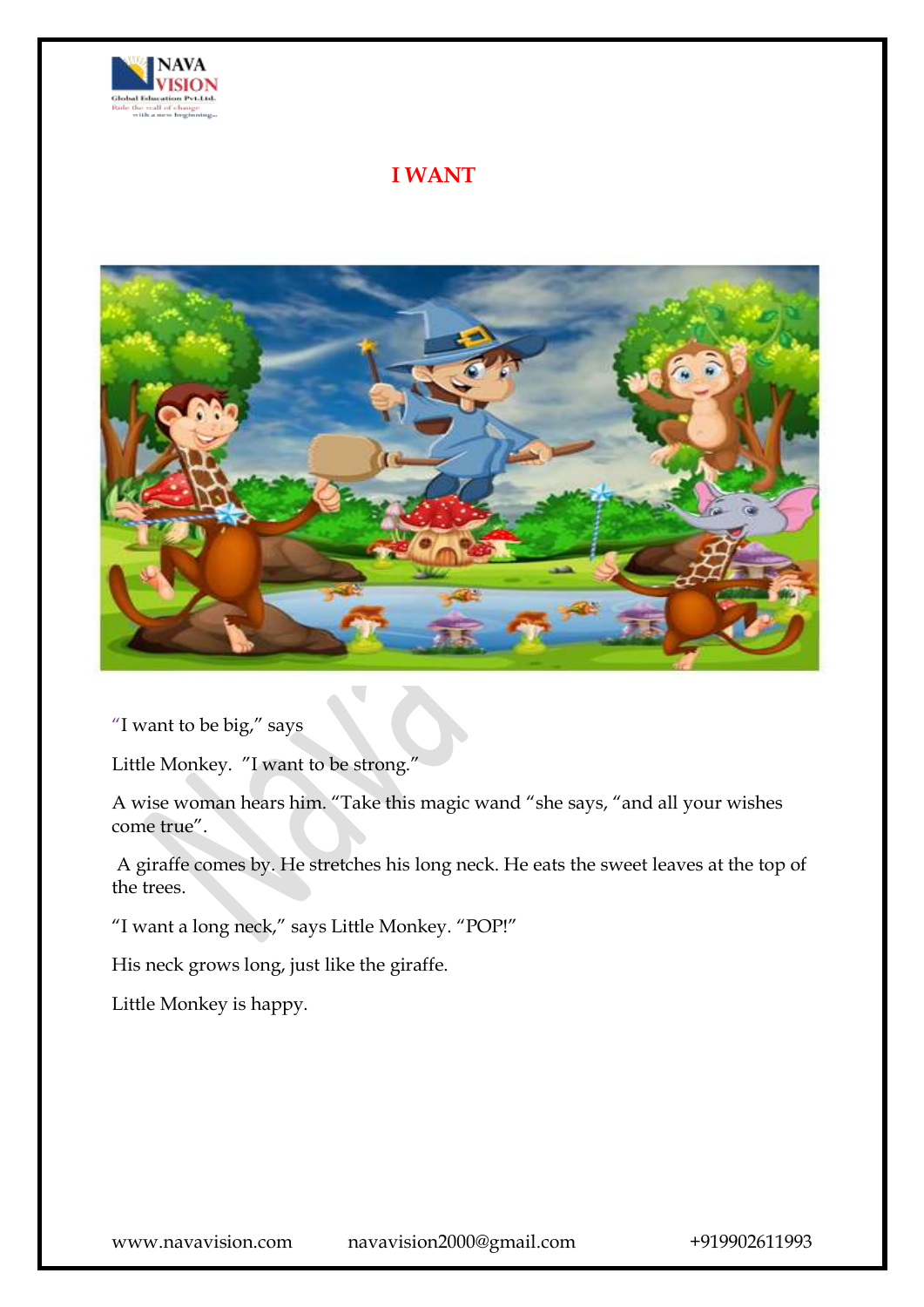

An elephant comes down to the river. He fills his trunk with water. He blows it all over himself.

"I want to do that too," says Little Monkey. "BANG!"

Just like that he grows a trunk. He is very happy, "This is fun!" he says.

Next, Little Monkey sees a zebra.

"I want stripes like those," he says. "WHIZZ!"

Little Monkey has stripes all over his body, just like the zebra.

He is very, very happy.

He goes to the river to try put his new trunk. He looks down.

He sees himself in the water.



"That's not a monster," says his mother. "That's you."

"You want a giraffe's neck, an elephant's trunk and a zebra's stripes. Don't you remember?"

Little Monkey cries and cries.

"I look AWFUL!" he says.

"I want to be myself again."

There is a POP, a BANG and a WHIZZ.

Little Monkey is himself again. He jumps for joy.

He throws the magic wand into the river.

He never wants to be anyone again.



Judy Ling

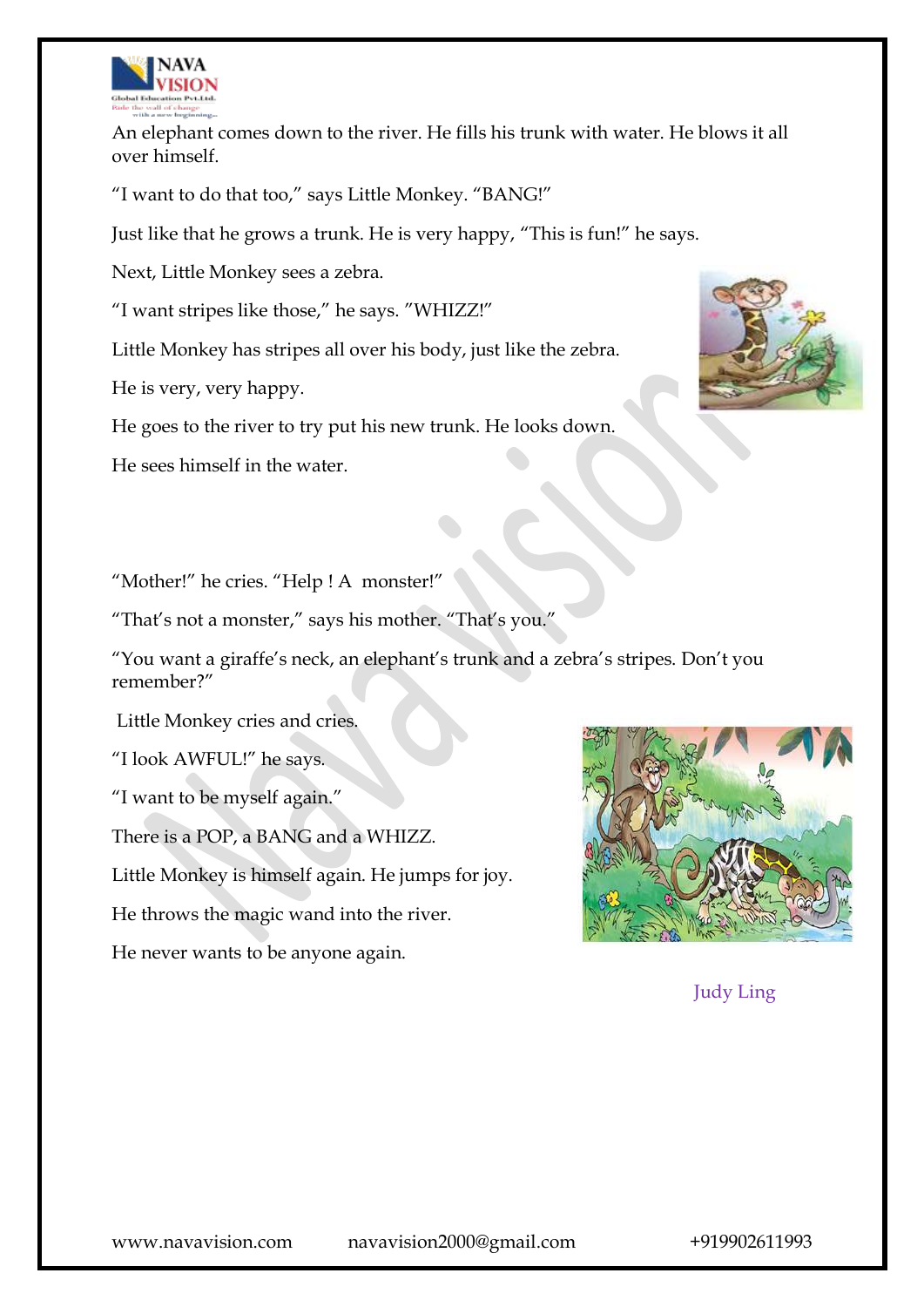

## Strong: powerful

- 1) She has a strong built.
- 2) She has strong arms.



## Wand: a long thick stick

- 1) Her brother gifted to her a magic wand on her birthday.
- 2) He asked the magic wand to turn him into a monkey.

Wishes: want to do something

- 1) He wishes to visit Shimla on this weekend.
- 2) My mother wishes to win the Best Mother contest.

Trunk: long and flexible body part of an elephant

- 1) The elephant was taking a bath with the help of its trunk.
- 2) Elephants have long trunk.

Monster: an imaginary ugly looking creature

1) I saw a monster in my room at night.





www.navavision.com navavision2000@gmail.com +919902611993